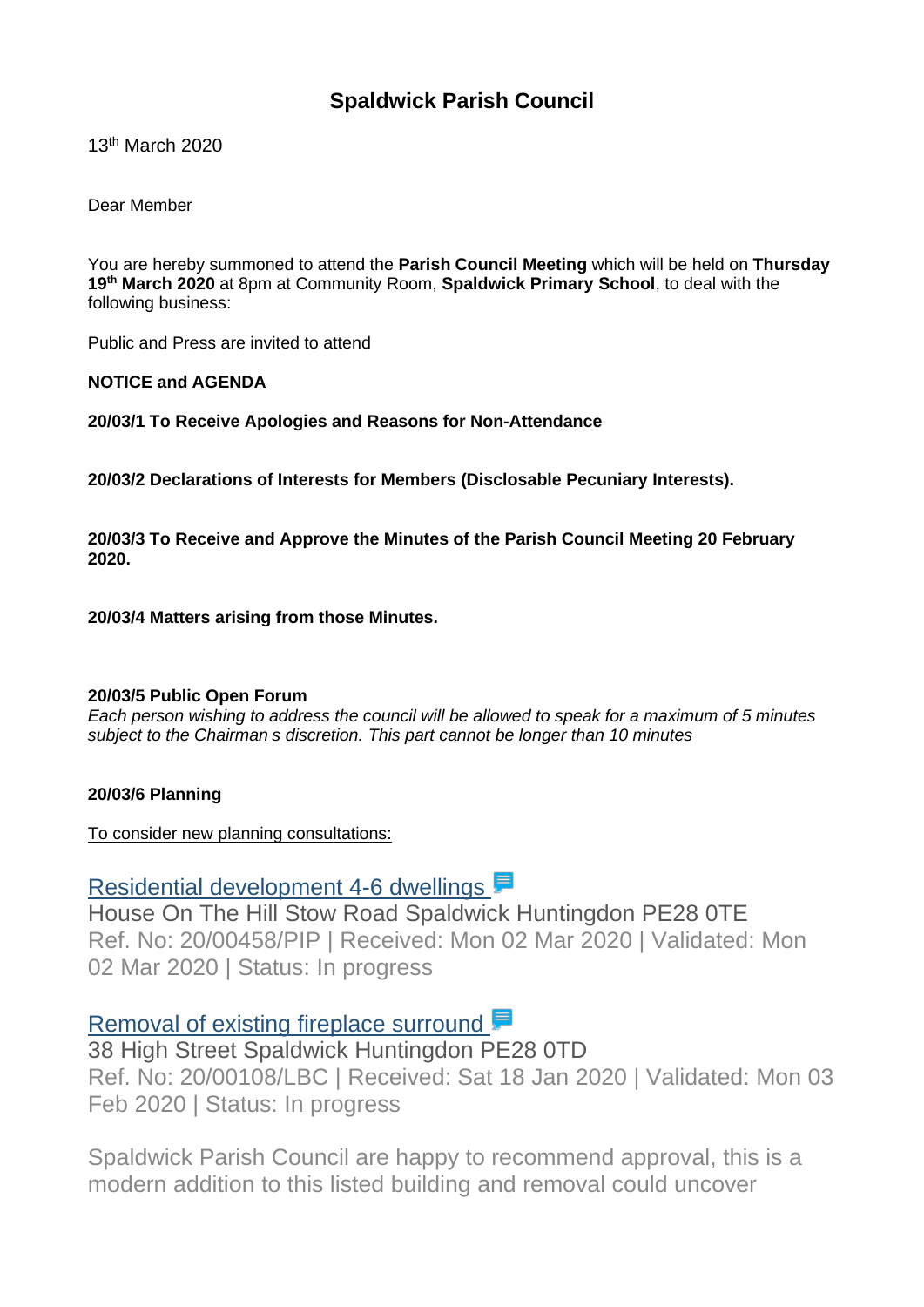historical fittings, in any case the removal should not cause damage to the building. 3 in favour.

## Reduction in length of lean-to roof and [associated](https://publicaccess.huntingdonshire.gov.uk/online-applications/applicationDetails.do?keyVal=Q6BB1HIKJHW00&activeTab=summary) reduction on footprint on [outbuilding](https://publicaccess.huntingdonshire.gov.uk/online-applications/applicationDetails.do?keyVal=Q6BB1HIKJHW00&activeTab=summary) 1 compared to approved plans. **■**

15 High Street Spaldwick Huntingdon PE28 0TD Ref. No: 20/00423/LBC | Received: Wed 26 Feb 2020 | Validated: Tue 10 Mar 2020 | Status: In progress

#### Determined by Planning Authority

#### • **[Conditional Information for 15/01428/LBC: C2 \(fenestration/external doors\)](https://publicaccess.huntingdonshire.gov.uk/online-applications/applicationDetails.do?keyVal=Q2NLAUIKI5600&activeTab=summary)**

15 High Street Spaldwick Huntingdon PE28 0TD Ref. No: 19/80401/COND | Received: Tue 17 Dec 2019 | Validated: Tue 17 Dec 2019 | Status: Condition Reply

#### • **[Proposed garage/carport and associated landscaping and hardstanding](https://publicaccess.huntingdonshire.gov.uk/online-applications/applicationDetails.do?keyVal=PBPM47IKN2M00&activeTab=summary)**

20 High Street Spaldwick Huntingdon PE28 0TD Ref. No: 18/01479/HHFUL | Received: Wed 11 Jul 2018 | Validated: Mon 16 Jul 2018 | Status: Refused

#### • **[Proposed garage/carport and associated landscaping and hardstanding](https://publicaccess.huntingdonshire.gov.uk/online-applications/applicationDetails.do?keyVal=PBPM57IKN2N00&activeTab=summary)**

#### 20 High Street Spaldwick Huntingdon PE28 0TD

Ref. No: 18/01480/LBC | Received: Wed 11 Jul 2018 | Validated: Mon 16 Jul 2018 | Status: Refused

#### **20/03/7 Finance**

Balance at 3 rd March 2020: £78,643.98

**20/03/7.1** Expenditure for approval:

Payee Description and Amount

S Webb grass cutting £2499.96 divided into six payments of £416.66 for 10 cuts as previous years

Y Karl Cleaning of Community Room

Clerk's wages (2 weeks @ 6hrs per week): £149.07

**20/03/7.2 Cambs ACRE membership renewal**- to determine whether the annual membership should be renewed at a cost of  $£57.00.$ - (to access our telephone/email advice service and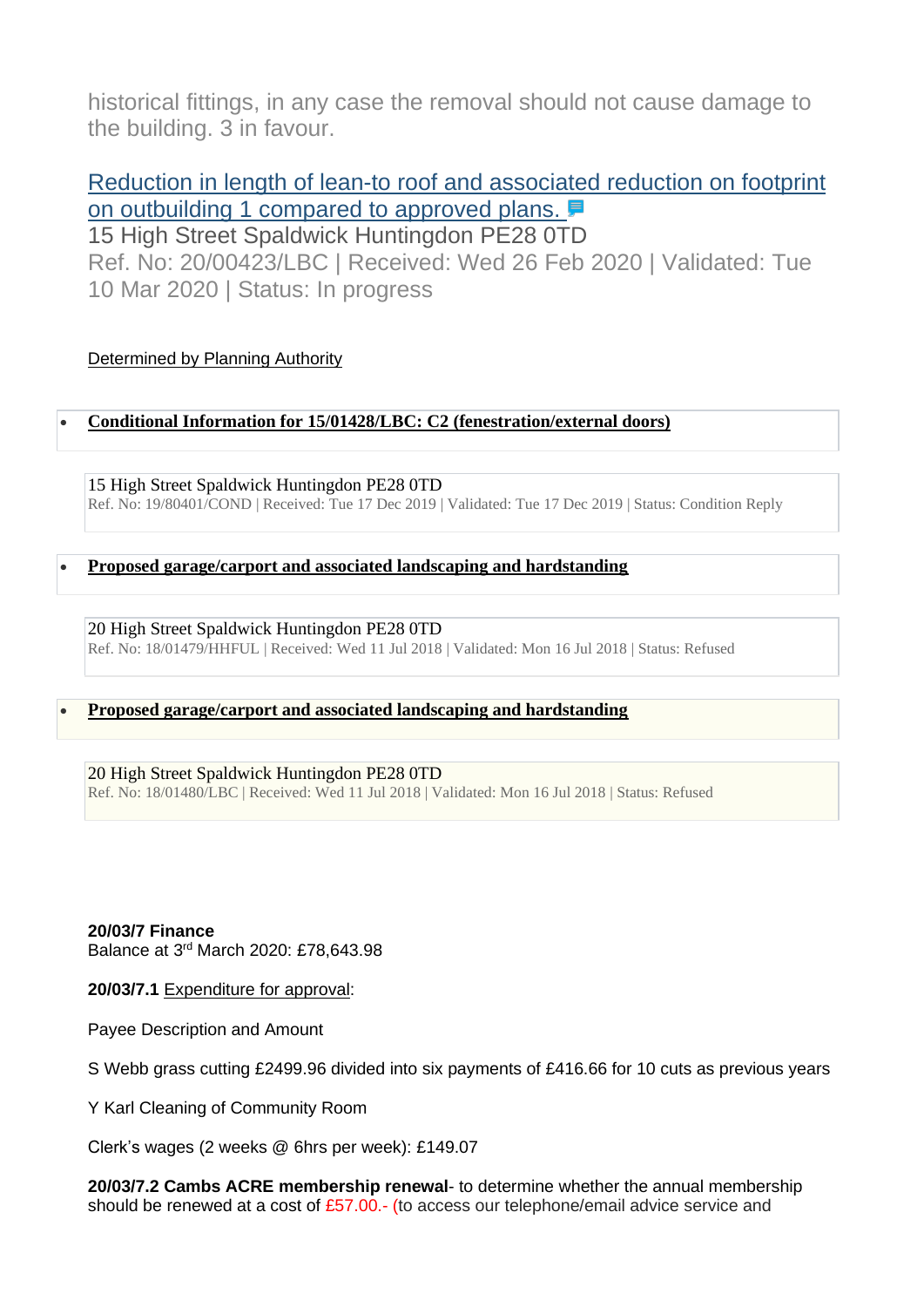download a range of online resources from our website members' area. You'll receive priority invitation to our events/training sessions and have a say in the running of the charity at our Annual General Meeting.)

**20/03/7.3 CAPALC Membership renewal fee**- to determine whether the annual membership should be renewed. (Affiliation Fee, to be paid before 30th April 2020: **£283.18**. Data Protection Officer Membership Scheme- Optional fee to join the DPO scheme - **£50.00**)

#### **20/03/8 Assets – Provision/Maintenance**

**20/03/8.1** Monthly Ferriman Road Play Area Inspection

**20/03/8.2** Playground inspection report by Wicksteed. Play equipment needs to be painted.

**20/03/8.3** Website needs to be updated (Cllr names and responsibilities)

#### **20/03/9 Highways, footpaths, byways, gritting bin, trees, etc**

**20/03/9.1** A resident has raised the issue of motorcyclists using byways during winter months, the signage does not prevent this use; but CCC have indicated that the signs are incorrect and should be changed**.**

**20/03/9.2** Hedges around play area and open space. Members of the public have assisted with removing some of the hedging around the play area after it was agreed to remove the hedging. The cuttings need to be removed and are cleared of roots

**20/03/9.3** It is proposed to lift the crown of the small trees which are the responsibility of PC to allow the grass to be cut underneath.

**20/03/9.4** Update regarding dog poo bag dispensers. Cllr S J-R

**20/03/9.5**. A resident has raised concerns about the location of the Bus Stop on High Street, Parked vehicles cause a problem at this location. A suggestion is to add an additional stop on Stow Road. Update Cllr R Johnson

**20/03/9.6**. Fly tipping Beltons Hill, update

**20/03/9.7** Streetlight update

#### **20/03/10 Community Room.**

**20/03/10.1** Consider the purchase of an internal notice board

**20/03/10.2** Consider the purchase of an external sign

**20/03/10.3** PAT Testing Update Cllr Pope

**20/03/10.4** Fire extinguisher test. Update Cllr G Smith

**20/03/10.5** Cllr Pope proposes to fit timers to the radiators to prevent them being left on for extended periods.